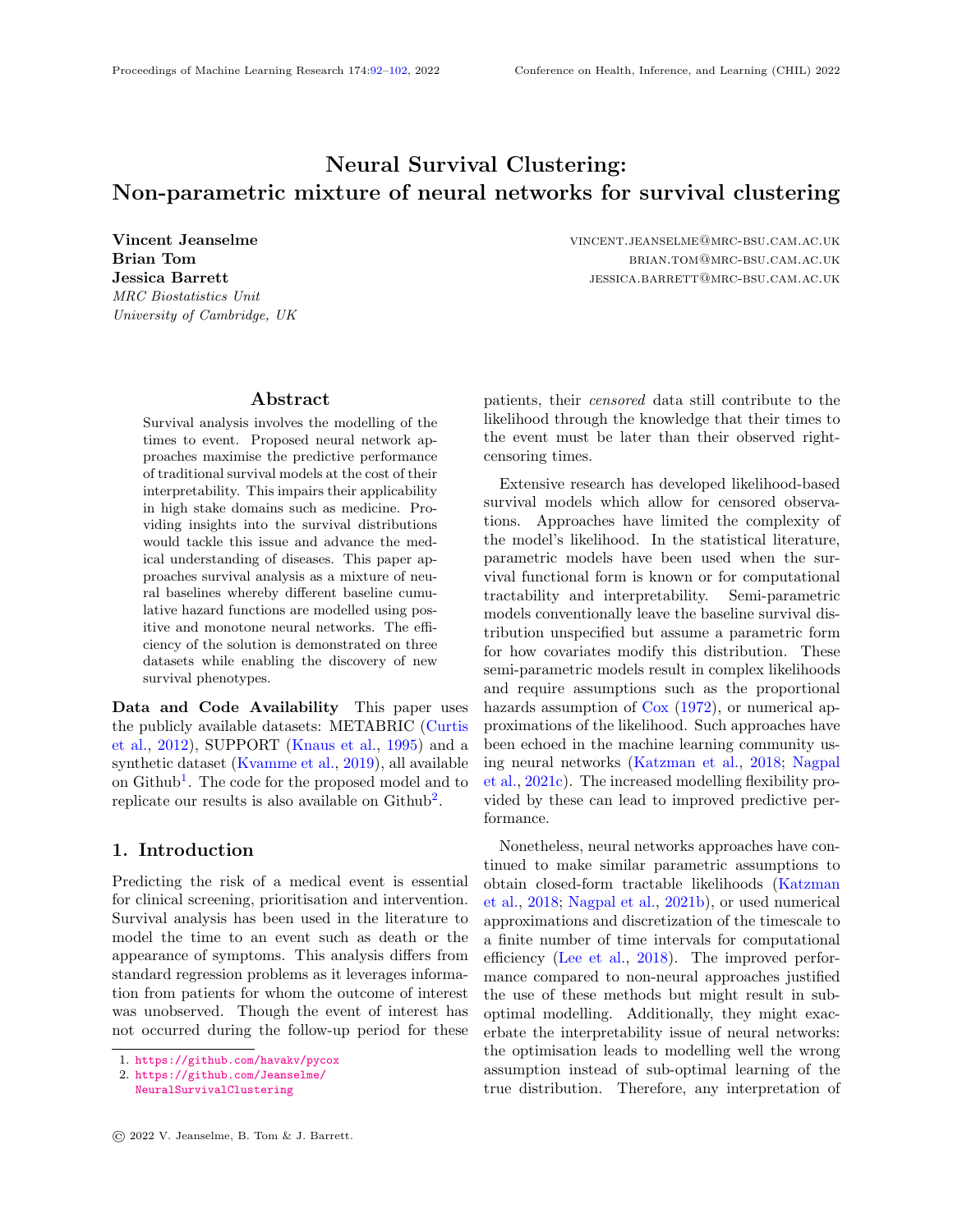the weights might be misleading. This problem limits their applicability in the medical domain for which population-level survival profiles would provide a better understanding of risk and disease.

In this work, we introduce Neural Survival Clustering (NSC): a fully neural approach that models the cumulative hazard function as a mixture of neural networks. Each component models an unconstrained distribution that reflects a survival cluster in the studied population. Individual survival distributions are obtained as a weighted combination of the population-level distributions. These weights are obtained through an assignment network. We show that this method benefits from better interpretability and group discovery compared to existing methods.

This paper first explores the related literature before introducing our proposed model. Next, applications to a synthetic and two real-world datasets demonstrate the effectiveness and interpretability of our approach.

# 2. Related work

The clinical literature traditionally relies on Cox proportional hazards models [\(Cox,](#page-8-3) [1972\)](#page-8-3) to model survival outcomes: a linear combination of covariates  $h(X) = \beta^T X$  is usually used to model deviations from a population's non-parametric baseline hazard  $\lambda_0$  on the log-hazard scale, i.e.  $\lambda(t|X) = \lambda_0(t)e^{h(X)}$ where  $\lambda$  is the instantaneous risk of an event conditional on survival until that time (the hazard) and X, a vector of covariates. This model assumes proportionality between the baseline and the individuals' evolutions. However, this assumption rarely holds in medical applications [\(Stablein et al.,](#page-9-3) [1981\)](#page-9-3) and extensions have been developed to allow more flexibility, such as stratified group baselines and covariate interactions.

These semi-parametric approaches have been extended to model more complex relationships between covariates and survival. DeepSurv [\(Katzman et al.,](#page-8-4) [2018\)](#page-8-4) extends the Cox Model with non-linear covariate interactions, i.e.  $h$  is a non-linear function of the covariates, such as the output of a neural network. The neural network's training maximises the model's partial log-likelihood as in traditional Cox models. However, this approach relies on the same proportional hazards assumption. To overcome this issue, DeepHit [\(Lee et al.,](#page-9-2) [2018,](#page-9-2) [2019\)](#page-9-4) divides the timescale into discrete intervals. The task becomes similar to a classification in which each outcome is

a binary variable reflecting if the patient survived within a specific time interval. As a non-parametric model, this approach offers better discriminative performances when the underlying survival distribution is unknown. This model benefits from being effortlessly extendable to competing risks but suffers from its discretisation that limits its applicability.

Another approach consisting of a time discretisation is modelling the hazard as constant on discrete intervals: [Rava and Bradic](#page-9-5) [\(2020\)](#page-9-5) modelled the problem as step-wise additive hazard functions. Other methods have been explored to avoid assumptions on the survival function: [Bender et al.](#page-8-5) [\(2021\)](#page-8-5) proposed a general framework for survival analysis by considering the intensity function as an exponential of a non-linear function. This form creates a parallel with Poisson regression and then can leverage any regression model. This approach discretises the prediction horizon to obtain a piece-wise exponential function. In its limit, an infinite discretization of the survival modelling leads to an ordinary differential equation (ODE) which is the approach adopted in [Tang et al.](#page-9-6) [\(2020\)](#page-9-6). This approach results in an assumption-free model that can maximise the exact likelihood but relies on an ODE solver. Closer to our work, [Chilinski and Silva](#page-8-6) [\(2020\)](#page-8-6); [Omi et al.](#page-9-7) [\(2019\)](#page-9-7); [Rindt et al.](#page-9-8) [\(2021\)](#page-9-8) described another neural network that does not approximate the likelihood while avoiding the computational burden of ODE. The authors propose to model the cumulative intensity function through a monotonic neural network, and leverage automatic differentiation to derive the exact likelihood.

Models have also been developed to leverage parametric distributions while allowing more flexibility. [Nagpal et al.](#page-9-9) [\(2021a](#page-9-9)[,b\)](#page-9-1) proposes Deep Survival Machine (DSM), a mixture of Weibull distributions for predicting the survival of an individual. Parameters of the Weibulls and individual mixture weights are jointly learnt through a deep neural network. However, each component deviates from a population mean through the use of a neural network modelling individual effects.

The previously described approaches have extended survival modelling to complex non-linear dependencies on covariates, improving performance at the cost of interpretability. Discriminative performance is essential for applicability but high stake applications require a better understanding of the survival outcome. For instance, current medical practice relies on identifying groups at different risks to adapt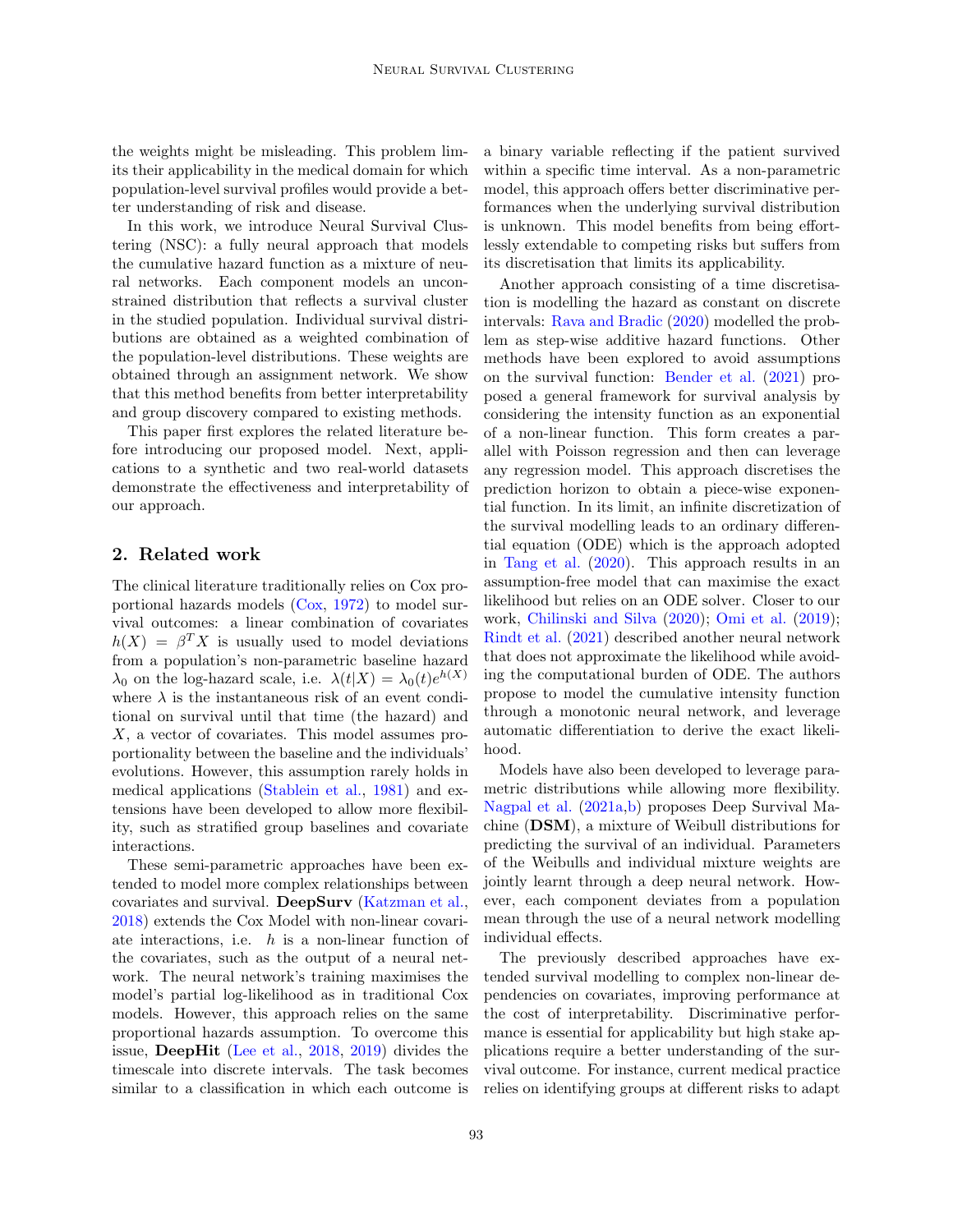treatment. Models performing sub grouping therefore enhance interpretability and allow personalised treatment [\(Collins and Varmus,](#page-8-7) [2015\)](#page-8-7).

Survival clustering has been explored to tackle this issue in three different ways. First, as postprocessing: a survival model is fitted to the population and the identified predictive covariates are used for clustering. For instance, [Gaynor and Bair](#page-8-8) [\(2017\)](#page-8-8); [Bair et al.](#page-8-9) [\(2004\)](#page-8-9) model survival using a Cox model and applied a K-Means clustering with a weighted distance. [Xia et al.](#page-9-10) [\(2019\)](#page-9-10) extracts the embedding obtained through a deep learning survival model to cluster the population. Nonetheless, clustering on covariates might not be consistent with outcomes [\(Bair](#page-8-9) [et al.,](#page-8-9) [2004;](#page-8-9) [Gaynor and Bair,](#page-8-8) [2017\)](#page-8-8). Second, as an objective in itself: data are clustered given the outcome by maximising the divergence between clusters' survival distributions [\(Mouli et al.,](#page-9-11) [2019\)](#page-9-11). Finally, as a joint optimisation: both clustering and survival objectives are jointly maximised as in the Bayesian profile regression [\(Chapfuwa et al.,](#page-8-10) [2020;](#page-8-10) [Liverani et al.,](#page-9-12) [2021\)](#page-9-12) or in [Manduchi et al.](#page-9-13) [\(2021\)](#page-9-13). Similarly, [Nagpal](#page-9-0) [et al.](#page-9-0) [\(2021c\)](#page-9-0) explores a mixture of Cox regression with group baselines in which individual covariates allow deviation from the Breslow estimator of the cumulative hazards. Each cluster assumes proportional hazards and the semi-parametric approach requires an expectation-maximisation (EM) optimisation. Direct joint optimisation should be preferred as multistage optimisation and EM approach might lead to suboptimal solution and slow convergence [\(McLach](#page-9-14)[lan and Krishnan,](#page-9-14) [2007\)](#page-9-14).

Our work is part of this third family with end to end optimisation. The proposed approach consists of a mixture of neural networks modelling nonparametric distributions of the cumulative hazard function. Each individual survival distribution is a combination of these distributions. This method leverages neural networks to obtain unconstrained cluster distributions while maximising the likelihood of the observed data. This results in a more interpretable neural network that does not rely on the assumptions made by the previous models.

# 3. Proposed Approach

#### 3.1. Notation

We aim to model the survival outcome of a given population of the form  $\{x_i, t_i, d_i\}_i$  where  $x_i$  is a vector of the observed covariates for patient  $i, t_i \in \mathbb{R}^+$  is the

last time the patient was present in the study, and  $d_i$ represents the cause of end of follow-up. We assume non-informative censoring i.e. if  $d_i = 0$ , the patient is right-censored for a cause uncorrelated with the outcomes of interest, otherwise an event of interest was observed. In the remainder of this paper, we use "censored" to mean "right-censored". However, the model can easily be extended to left censoring.

#### 3.2. Model

Using a mixture of distributions for the hazard function has led to improved discriminative and calibration performances [\(Lee et al.,](#page-9-4) [2019;](#page-9-4) [Nagpal et al.,](#page-9-1) [2021b\)](#page-9-1). Previously described mixture models have focused on improving individual performances. These approaches do not enhance group interpretability as the baseline distributions are adjusted for individual characteristics or directly depend on their covariates [\(Nagpal et al.,](#page-9-1) [2021b,](#page-9-1)[c\)](#page-9-0).

We propose a novel architecture with input  $x$ , the covariate vector, and the time of prediction, t, and with output  $\Lambda(t, x)$ , the cumulative hazard at time t. Each neural network k in the mixture outputs  $\Lambda_k(t)$ , which is defined as the integral of the instantaneous hazard from the time origin until the time  $t$  at which to evaluate the function. Its input consists of time  $t$ and a set of latent weights  $l_k$ , learnt during training. Each component, therefore, represents the survival distribution of the  $k^{\text{th}}$  cluster and *does not* directly depend on input data, i.e.  $x$  is not an input of the  $k^{\text{th}}$  cluster.

As integral functions of a positive hazard function, these neural networks need to return a positive value, monotone over time. [Chilinski and Silva](#page-8-6) [\(2020\)](#page-8-6) introduces monotone neural network for density estimation by enforcing neural network to have positive weights. [Omi et al.](#page-9-7) [\(2019\)](#page-9-7) applies the nonsmooth absolute function to ensure positive weights. We propose to use the log space or square function as in [Rindt et al.](#page-9-8) [\(2021\)](#page-9-8). This alternative guarantees the derivative's existence. These weights' updates avoid complex optimisation while ensuring the desired property.

Finally, the additional constraint of being null at time  $t = 0$  for the cumulative hazard must be enforced. Therefore, the neural network value at the origin time is subtracted from each component. This ensures that each component returns the well defined  $\Lambda_k$ . While the optimisation should enforce this constraint to reach optimal likelihood, its enforcement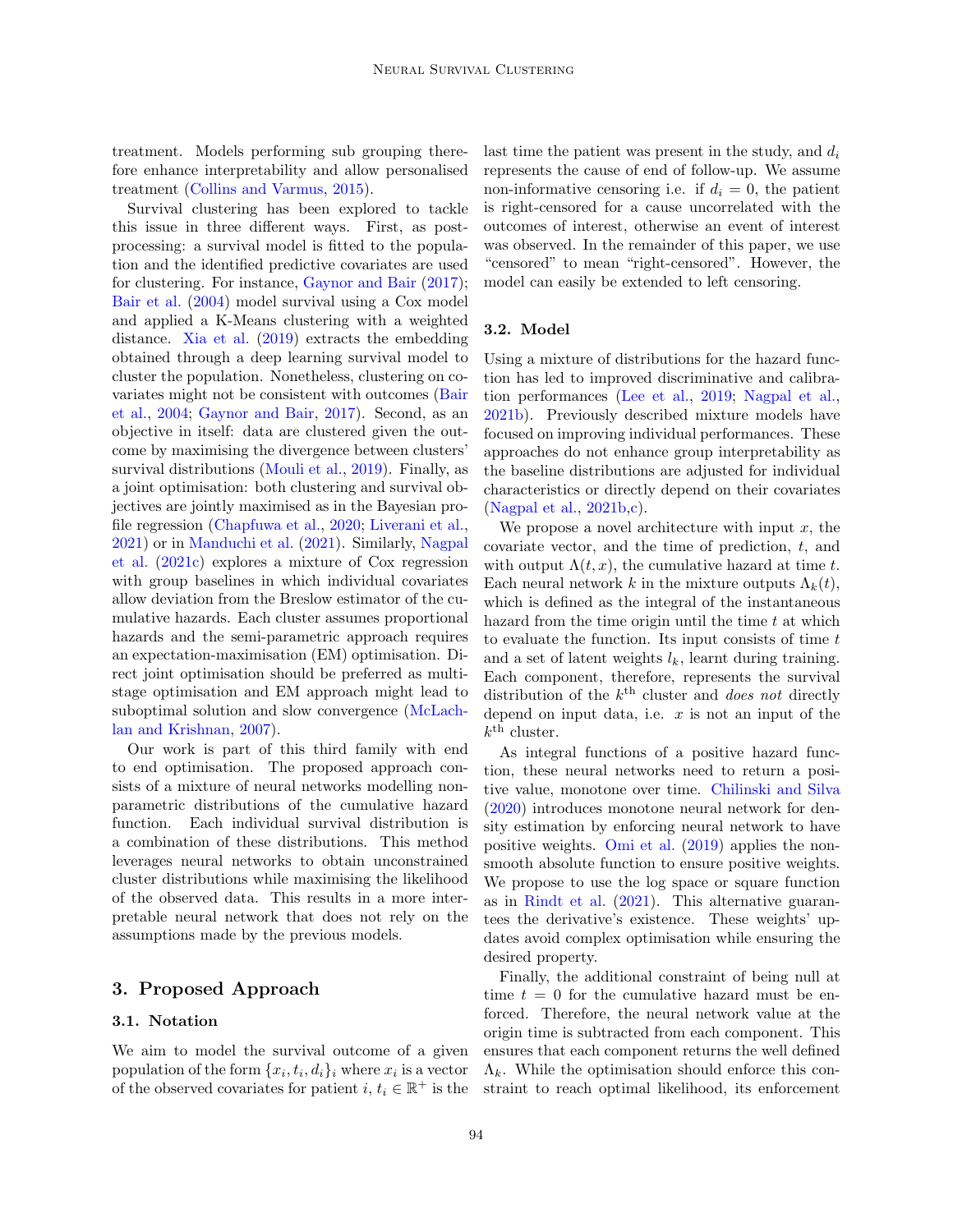

<span id="page-3-0"></span>Figure 1: Neural Survival Clustering Architecture.

speeds up convergence and ensures stability and identifiability compared to previous methods [\(Omi et al.,](#page-9-7) [2019;](#page-9-7) [Rindt et al.,](#page-9-8) [2021\)](#page-9-8).

An individual survival function is then a weighted sum of these neural distributions as follows:

$$
S(t|x) = \mathbb{E}_z[\mathbb{P}(T \ge t|x, z)]
$$
  
= 
$$
\sum_k \mathbb{P}(z = k|x)\mathbb{P}(T \ge t|z = k)
$$
  
= 
$$
\sum_k \mathbb{P}(z = k|x)e^{-\Lambda_k(t)}
$$
 (1)

in which  $z$  is the assigned cluster for the data  $x$ .

This assignment z is obtained through an additional neural network which outputs the probability vector  $\alpha$  of belonging to each components, in which

$$
\alpha_k(x) = \mathbb{P}(z = k|x)
$$

Figure [1](#page-3-0) describes the proposed model. A first multi layer perceptron with inter-layer dropout estimates the mixture weights  $\alpha_{1..K}$  with a Softmax to ensure that their summation is equal to one. This assignment neural network leverages the individual data to allocate each point to a cluster. Each component of the mixture of networks takes the time  $t$  and the learnt latent representation  $l_k$  as inputs to predict the cluster-specific cumulative hazard  $\Lambda_k(t)$ . Finally, the survival function estimate is obtained as the weighted sum of the components as shown in equation [\(1\)](#page-3-1). Note that one could consider a unique monotone neural network with a K-dimension output to scale to larger number of clusters.

### 3.3. Training Loss

The model is trained by maximising the survival likelihood. Our approach leverages the automatic differentiation used to train neural networks to compute the exact likelihood at no additional computational cost [\(Omi et al.,](#page-9-7) [2019;](#page-9-7) [Rindt et al.,](#page-9-8) [2021\)](#page-9-8). In our setting, each component k computes:  $t, l_k \to \Lambda_k(t)$ with  $l_k$ , the latent cluster representation and  $\Lambda_k$ , the cumulative hazard function for this  $k^{\text{th}}$  component, i.e.  $\Lambda_k(t) = \int_0^t \lambda_k(u) du$ . Using automatic differentiation, one obtains the instantaneous hazard function  $\lambda_k(t)$ .

<span id="page-3-1"></span>Focusing on the set of uncensored patients  $U$ , the likelihood contribution of the observation  $(x_i, t_i)_{i \in U}$ is the probability of surviving until  $t_i$  i.e.  $S_k(t_i) =$  $e^{-\Lambda_k(t_i)}$  multiplied by the instantaneous hazard of observing an event at  $t_i$  i.e.  $\lambda_k(t_i)$ . This leads to the log likelihood contribution for the set U:

<span id="page-3-2"></span>
$$
l_{mix}^U = \sum_{i \in U} \log \sum_k \alpha_k(x_i) \lambda_k(t_i) e^{-\Lambda_k(t_i)} \qquad (2)
$$

Similarly, the log likelihood contribution for the set of censored patients  $C$  consists of the probability of surviving up to the censoring time, and can be computed as follows

$$
l_{mix}^C = \sum_{i \in C} \log \sum_k \alpha_k(x_i) e^{-\Lambda_k(t_i)}
$$
(3)

The final model is trained by maximising the log likelihood obtained by summing [\(2\)](#page-3-2) and [\(3\)](#page-3-3)

<span id="page-3-3"></span>
$$
l_{mix} = l_{mix}^C + l_{mix}^U \tag{4}
$$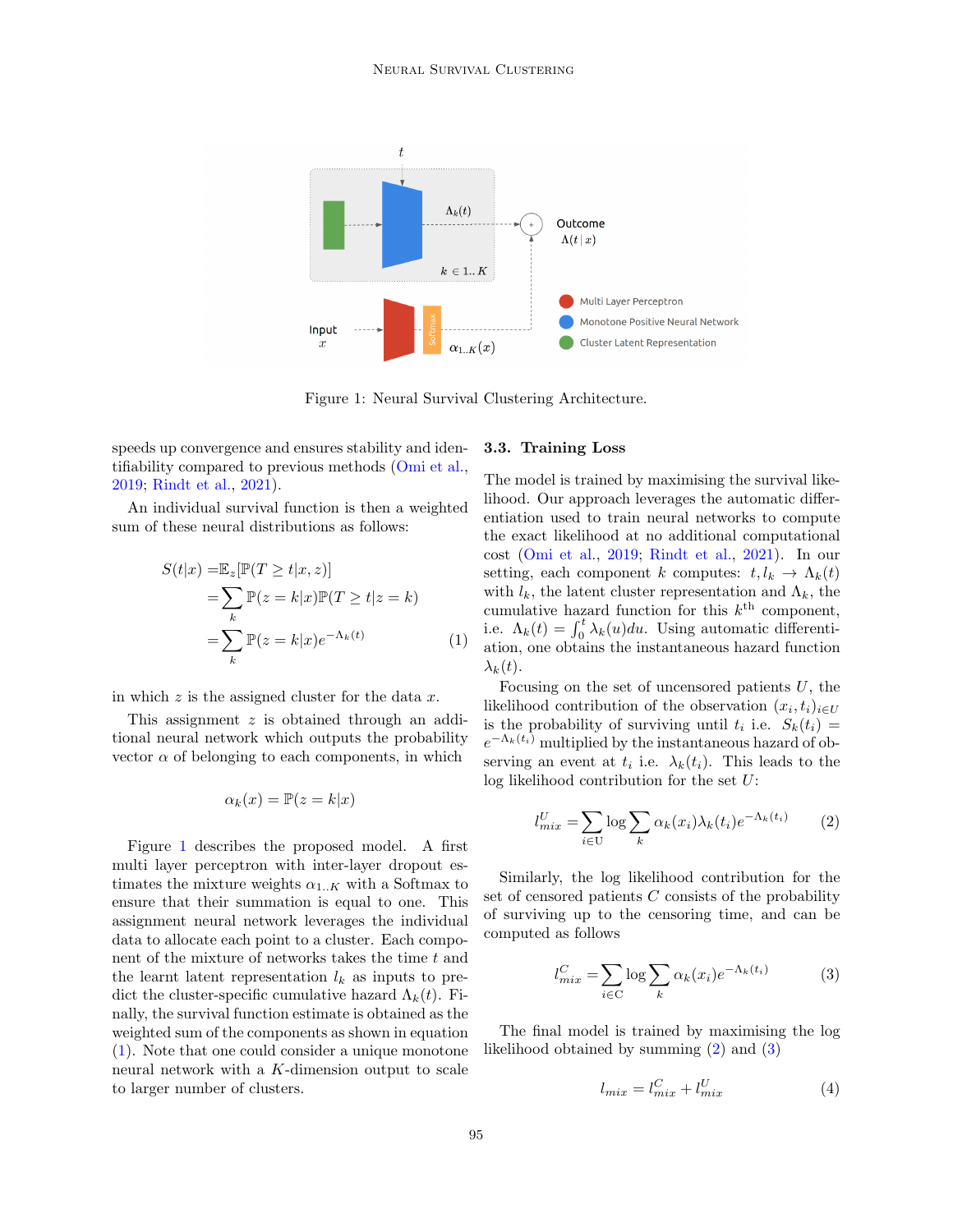## 4. Experiments

### 4.1. Datasets Description

Following a similar experiment setting and preprocessing as in [Nagpal et al.](#page-9-1) [\(2021b\)](#page-9-1), we present results on the three following single-event and singlerisk datasets:

- METABRIC [\(Curtis et al.,](#page-8-0) [2012\)](#page-8-0) with 1,904 patients presenting 9 genetics and clinical covariates. 57.9% of the population died from breast cancer.
- SUPPORT [\(Knaus et al.,](#page-8-1) [1995\)](#page-8-1) consisting of 9,105 patients with 30 demographic and medical history covariates. 68.1% of the cohort died during the 180-day observation period.
- Synthetic [\(Kvamme et al.,](#page-8-2) [2019\)](#page-8-2) with 25,000 synthetic patients with 3 covariates following a non-linear non-proportional hazard. The censoring rate is 34.5%.

#### 4.2. Benchmark Models

For predictive performance comparisons, our method: Neural Survival Clustering (NSC), was compared to a Cox Proportional Hazards model CoxPH [\(Cox,](#page-8-3) [1972\)](#page-8-3) which expresses the hazard as

$$
\lambda(t|x) = \lambda_0(t)e^{\beta^T x}
$$

with  $\lambda_0(t)$  the unspecified baseline hazard and  $\beta$ , the learnt vector of coefficients modelling the covariates' effect on survival. Its deep learning extension DeepSurv [\(Katzman et al.,](#page-8-4) [2018\)](#page-8-4), which leverages a neural network to estimate the covariate effect, was also used for comparison. Moreover, the performance of the monotone survival neural network SuMo-net [\(Rindt et al.,](#page-9-8) [2021\)](#page-9-8) was also compared, as our work uses a similar network for the distribution modelling. Additionally, we analysed the performance of Deep-Hit [\(Lee et al.,](#page-9-2) [2018\)](#page-9-2), which discretizes the survival horizon to train the model as a discrete classification task. Finally, a mixture of Weibull distributions conditioned on a deep representation of the covariates, known as Deep Survival Machine (DSM [Nagpal et al.](#page-9-1) [\(2021b\)](#page-9-1)), was evaluated.

For population clustering, we compare our model to a mixture of Cox models known as Deep Cox Mixture (DCM [Nagpal et al.](#page-9-0)  $(2021c)$ ). While this method allows individual flexibility as each patient can deviate from a non-parametric cluster baseline,

it relies on expectation-maximisation iterations and Breslow estimators that might respectively lead to sub-optimal modelling and overfitting. As a final clustering baseline, we considered a Cox-Weighted K-Means (CWKM) in which the covariates are divided using a K-means algorithm with an Euclidean distance weighted by the Cox regression and a Kaplan-Meier estimator to estimate the survival distribution for each group.

#### 4.3. Experimental Settings

The experiments consist of a 5-fold cross-validation with identical splits for every model. Our proposed approach was fitted on 1000 epochs with hyperparameters selected over 100 random iterations. The random search used the following grid: learning rate (0.001 or 0.0001), batch size (100 or 250), number of layers for both mixture weights and survival neural networks (1, 2, 3) with number of nodes (50 or 100), number of components for the mixture  $([2, 5])$  and size of the latent cluster representation (10, 50, 100). Adam optimiser [\(Kingma and Ba,](#page-8-11) [2015\)](#page-8-11) was used. Finally, Tanh activation function was used to ensure the existence of the cumulative intensity's derivative.

The parameter search for all other methods used a similar grid (when appropriate). Additionally, following [\(Nagpal et al.,](#page-9-1) [2021b\)](#page-9-1), we optimised DSM over the type of distributions (LogNormal or Weibull) and used 10,000 warming epochs. Four intervals were used for DeepHit to discretise the timescale. These splits reflect the evaluation at 0.25, 0.5 and 0.75 quantiles. The training procedure relied on an early stopping criterion on 10% of the training split using the negative log-likelihood loss.

| Dataset         | Outcome     | $q_{0.25}$ | $q_{0.5}$ | $q_{0.75}$ |  |
|-----------------|-------------|------------|-----------|------------|--|
| <b>METABRIC</b> | Censored    | 2.05       | 6.83      | 18.86      |  |
|                 | Dead        | 14.50      | 28.94     | 43.43      |  |
| <b>SUPPORT</b>  | Censored    | 0.00       | 0.00      | 0.00       |  |
|                 | Dead        | 16.71      | 33.96     | 51.03      |  |
| Synthetic       | Censored    | 5.46       | 13.01     | 20.74      |  |
|                 | <b>Risk</b> | 16.38      | 32.77     | 49.15      |  |

<span id="page-4-0"></span>Table 1: Percentages of patients observing an outcomes by the evaluation's times.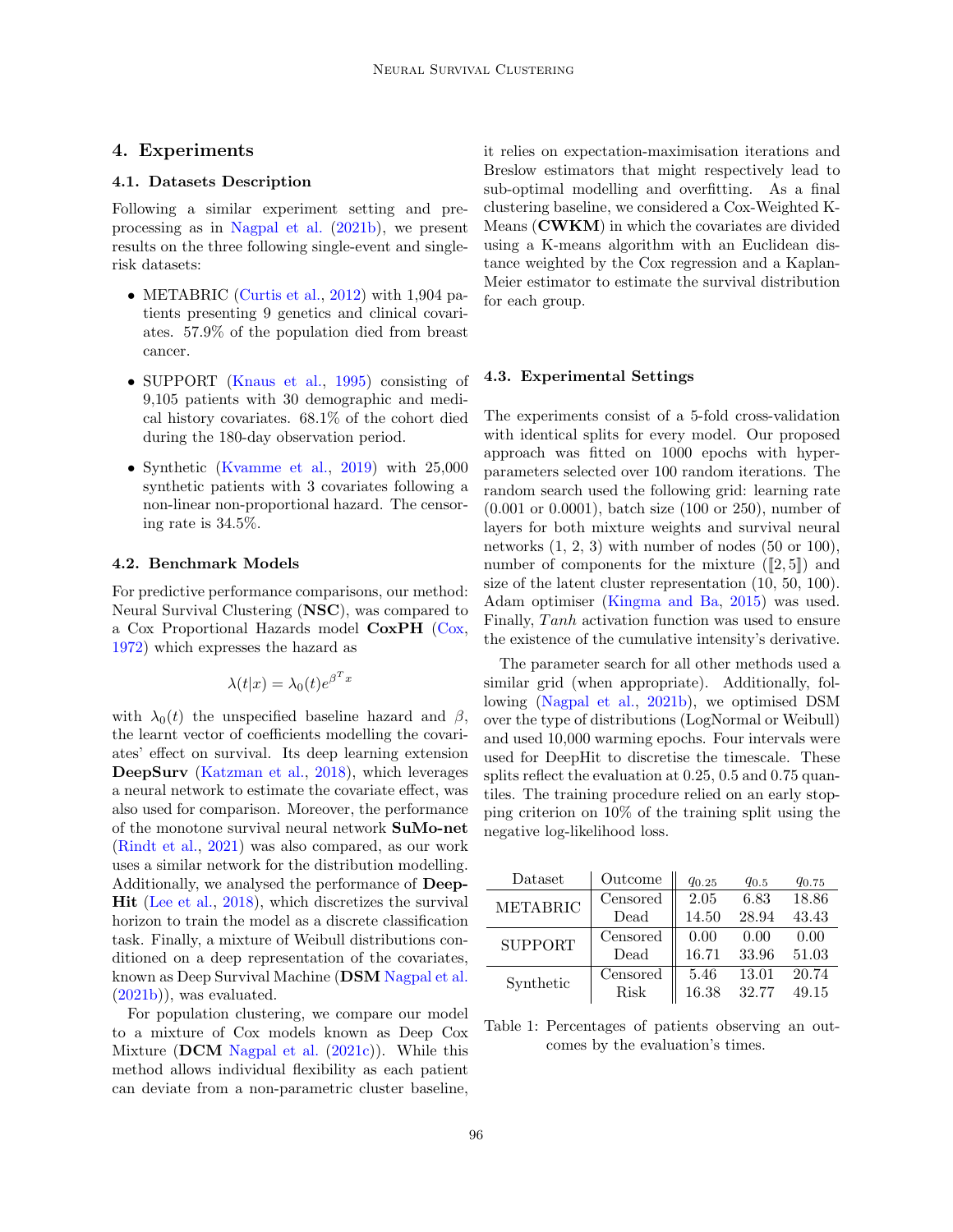|           |                         | C Index     |             |             | Brier Score |                             |             |
|-----------|-------------------------|-------------|-------------|-------------|-------------|-----------------------------|-------------|
|           | Model                   | $q_{0.25}$  | $q_{0.5}$   | $q_{0.75}$  | $q_{0.25}$  | $q_{0.5}$                   | $q_{0.75}$  |
| METABRIC  | <b>NSC</b>              | 0.700(0.06) | 0.669(0.05) | 0.647(0.04) | 0.117(0.02) | $\overline{0.192} \ (0.02)$ | 0.222(0.02) |
|           | DCM                     | 0.552(0.08) | 0.543(0.09) | 0.547(0.09) | 0.125(0.01) | 0.210(0.01)                 | 0.249(0.01) |
|           | DSM                     | 0.701(0.06) | 0.662(0.04) | 0.642(0.04) | 0.117(0.02) | 0.191(0.02)                 | 0.222(0.02) |
|           | SuMo-net                | 0.701(0.06) | 0.667(0.04) | 0.640(0.03) | 0.118(0.02) | 0.190(0.02)                 | 0.223(0.02) |
|           | DeepHit                 | 0.680(0.08) | 0.631(0.05) | 0.600(0.03) | 0.120(0.02) | 0.200(0.02)                 | 0.236(0.01) |
|           | DeepSurv                | 0.631(0.04) | 0.633(0.03) | 0.634(0.04) | 0.122(0.02) | 0.197(0.02)                 | 0.227(0.02) |
|           | CoxPH                   | 0.630(0.02) | 0.626(0.02) | 0.633(0.03) | 0.121(0.01) | 0.196(0.01)                 | 0.223(0.02) |
| SUPPORT   | <b>NSC</b>              | 0.749(0.01) | 0.713(0.01) | 0.681(0.01) | 0.128(0.01) | 0.189(0.00)                 | 0.212(0.00) |
|           | DCM                     | 0.690(0.10) | 0.663(0.08) | 0.639(0.06) | 0.132(0.01) | 0.200(0.02)                 | 0.220(0.02) |
|           | <b>DSM</b>              | 0.733(0.01) | 0.699(0.01) | 0.653(0.01) | 0.136(0.01) | 0.204(0.01)                 | 0.219(0.00) |
|           | SuMo-net                | 0.754(0.02) | 0.713(0.01) | 0.680(0.01) | 0.124(0.01) | 0.189(0.01)                 | 0.211(0.00) |
|           | DeepHit                 | 0.736(0.01) | 0.685(0.01) | 0.617(0.01) | 0.134(0.01) | 0.210(0.00)                 | 0.234(0.00) |
|           | DeepSurv                | 0.683(0.01) | 0.665(0.01) | 0.663(0.01) | 0.134(0.01) | 0.201(0.01)                 | 0.216(0.00) |
|           | CoxPH                   | 0.683(0.02) | 0.668(0.01) | 0.667(0.01) | 0.135(0.01) | 0.201(0.01)                 | 0.214(0.00) |
| Synthetic | $\overline{\text{NSC}}$ | 0.856(0.01) | 0.838(0.00) | 0.802(0.00) | 0.097(0.00) | 0.134(0.00)                 | 0.131(0.00) |
|           | DCM                     | 0.850(0.00) | 0.827(0.00) | 0.806(0.00) | 0.095(0.00) | 0.131(0.00)                 | 0.145(0.00) |
|           | <b>DSM</b>              | 0.858(0.01) | 0.841(0.00) | 0.827(0.00) | 0.085(0.00) | 0.122(0.00)                 | 0.121(0.00) |
|           | SuMo-net                | 0.861(0.01) | 0.843(0.00) | 0.827(0.01) | 0.084(0.00) | 0.117(0.00)                 | 0.112(0.00) |
|           | DeepHit                 | 0.859(0.01) | 0.839(0.01) | 0.818(0.01) | 0.100(0.00) | 0.153(0.00)                 | 0.153(0.00) |
|           | DeepSurv                | 0.846(0.01) | 0.834(0.00) | 0.827(0.00) | 0.087(0.00) | 0.122(0.00)                 | 0.116(0.00) |
|           | CoxPH                   | 0.846(0.00) | 0.821(0.00) | 0.794(0.00) | 0.092(0.00) | 0.134(0.00)                 | 0.152(0.00) |

<span id="page-5-0"></span>Table 2: Models' performance - Mean (standard deviation) over the 5-fold cross validation with best performance in bold and second best in italic.

## 4.4. Evaluation metrics

Survival performances were measured using timedependent Brier score [\(Graf et al.,](#page-8-12) [1999\)](#page-8-12) and cumulative time-dependent C Index [\(Hung and Chiang,](#page-8-13) [2010\)](#page-8-13) at the dataset-specific 0.25, 0.5 and 0.75 quantiles of the uncensored population event times, and averaged over the 5-fold cross-validation. Means and standard deviations are reported.

Table [1](#page-4-0) reports the percentage of patients experiencing temporal censoring and observed outcomes of the different datasets at the 0.25, 0.5 and 0.75 quartiles of observed events in the population used for performance evaluation.

Time dependent Brier score was used to measure models' calibration in the presence of right censored data. It is defined at time  $t$  as:

$$
BS(t) = \frac{1}{n} \sum_{i} \left[ \omega(t_i) \mathbb{1}_{i \in U \wedge t_i \le t} \hat{S}(t|x_i)^2 + \omega(t) \mathbb{1}_{t_i > t} (1 - \hat{S}(t|x_i))^2 \right]
$$

with 1, the indicator function,  $\hat{S}(t|x)$ , the predicted survival probability at time t and  $\omega(t)$ , the KaplanMeier estimate of the inverse probability of censoring weight.

The time-dependent C index is a generalisation of ROC-AUC to survival labels with right censoring. It captures the discriminative performance of a model by measuring the ordering of the survival predictions:

$$
\text{C Index}(t) = \frac{\sum_{i,j} \omega(t_i) \mathbb{1}_{(t_i \le t) \land (t < t_j) \land (\hat{S}(t|x_j) > \hat{S}(t|x_i))}}{\left[\sum_k \mathbb{1}_{t_k > t}\right] \left[\sum_k \omega(t_k) \mathbb{1}_{t_k \le t}\right]}
$$

# 5. Results

#### 5.1. Performance

Table [2](#page-5-0) presents the time-dependent C index and Brier score performance of the different models.

On METABRIC, the proposed approach (NSC) consistently outperforms DCM by a large margin and competes with state-of-the-art deep learning approaches. This advantage might result from the proportional hazards assumption and the sub-optimal expectation-maximisation used by DCM. Note that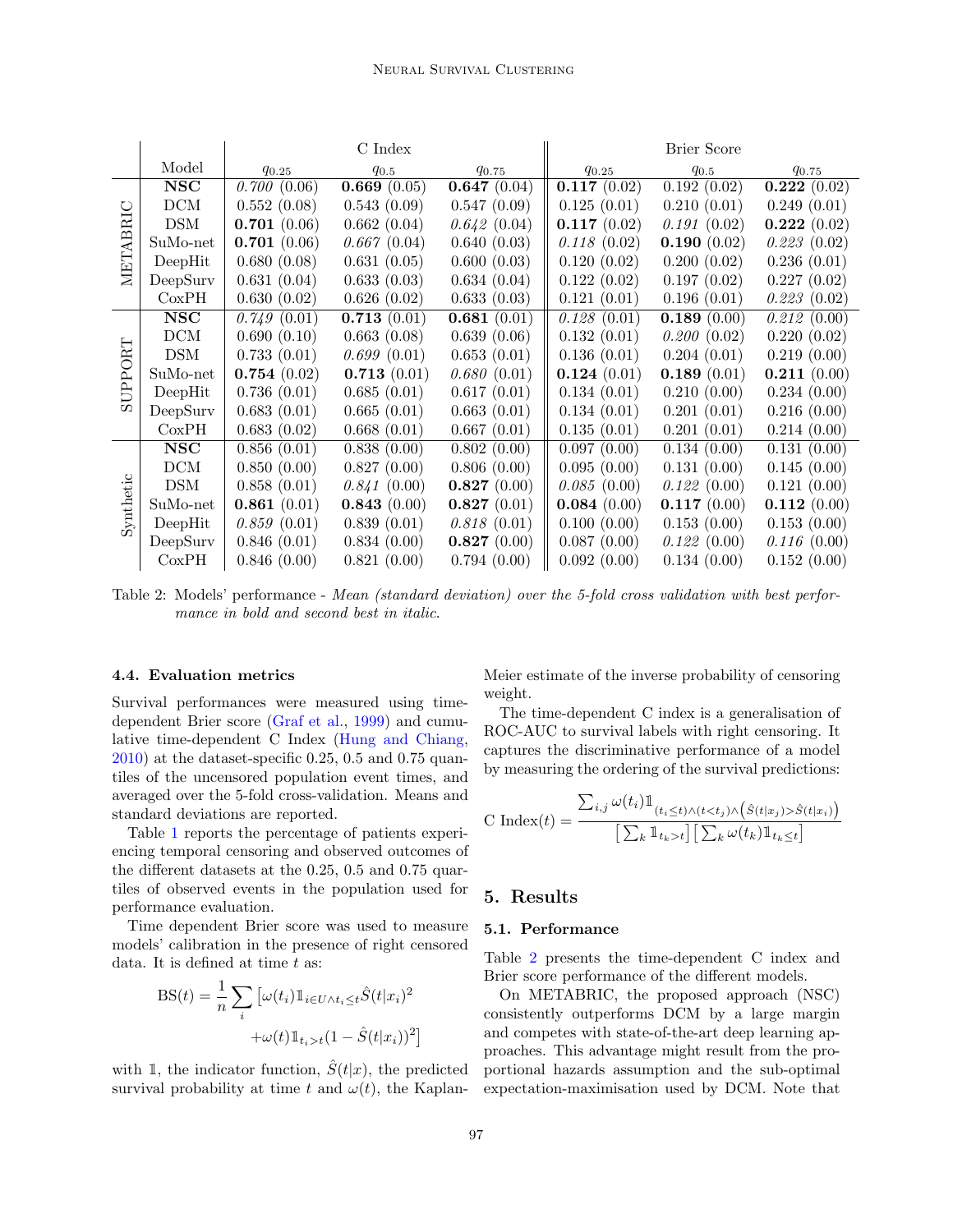

<span id="page-6-0"></span>Figure 2: Survival clusters observed in the METABRIC dataset.

the competitive advantage of neural network approaches fades at larger time horizons, with a decreasing margin between the Cox model and the best performing models. DeepHit exemplifies this issue as it suffers from less populated horizons. Lastly, leveraging the non-linear relation between covariates provides an edge as shown by the difference between CoxPH and DeepSurv. These results confirm the following observations made in the literature [\(Wang](#page-9-15) [et al.,](#page-9-15) [2019;](#page-9-15) [Lee et al.,](#page-9-4) [2019\)](#page-9-4): non-parametric models present superior discriminative performance when the survival distribution is unknown or misspecified and, more complex approaches' performance suffers from less populated time horizons.

Identical observations are echoed for the SUP-PORT dataset for which the proposed approach offers a significant improvement compared to state-of-theart models. The absence of censored patients and the potential presence of groups [\(Knaus et al.,](#page-8-1) [1995\)](#page-8-1) might explain this advantage. One can note that DCM presents more competitive results in this example as it might have reached a more stable solution. Lastly, SuMo-net presents similar performance to our model as it relies on a similar structure. Nonetheless, our approach has an interpretability edge by extracting population phenotypes that do not directly rely on the input covariates.

Finally, the Synthetic experiment shows the limit of the proposed method that does not allow the distributions to directly depend on the input data. This explains the competitive advantage of SuMonet, DeepHit and DSM that model the survival outcome as a non-linear transformation of the covariates. Nonetheless, the existence of phenotypes in real-world medical datasets is better leveraged by our proposed method which results in higher interpretability.

From these experiments one can make the three following conclusions:

- While our approach does not aim to maximise discriminative performances but to discover clusters, it nonetheless challenges other state-of-theart methods.
- Our method identifies survival distributions aligned with the observed outcome.
- The unconstrained family of survival distributions learnt by our method allows more flexibility compared to DSM and DCM, despite not relying on input covariates.

#### 5.2. Clustering

The proposed approach aims to provide new insights into the survival distributions present in the data. To demonstrate the capacity of the model to identify groups, we further study the METABRIC results. In this analysis, the number of clusters was selected by an elbow rule on the negative log-likelihood with a fixed number of components (See Figure [3](#page-10-1) in the Appendix). Then, the cross-validation was re-run with the selected number of components. Presented in Figure [2](#page-6-0) are the average clusters obtained on the METABRIC over the 5-fold test sets. Three main conclusions can be made from this analysis.

First, the family of survival distribution is unconstrained as monotone neural networks are universal approximators [\(Lang,](#page-8-14) [2005\)](#page-8-14). This flexibility allows for the recovery of the population clusters despite differences in survival distributions. In this example, one can note how distinguishable are the identified baseline distributions. Additionally, the narrowness of the 95% confidence bands shows the algorithm's consistency over the 5-fold cross-validation, validating the stability of these three clusters in the population.

Second, as further validation of the obtained distributions, every point was assigned to one cluster by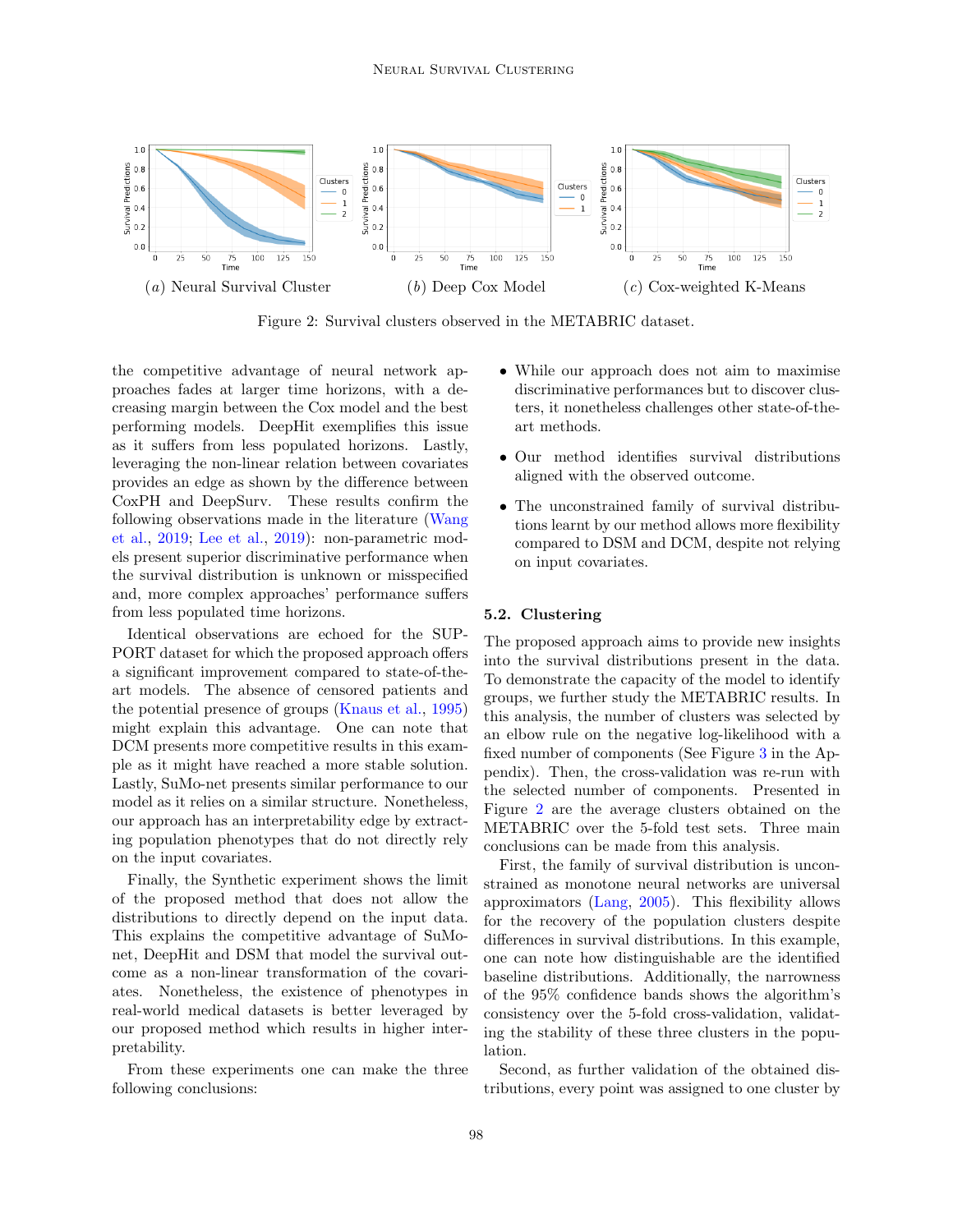| Models      | Cluster 0       |                |                         |                                         |              |       |
|-------------|-----------------|----------------|-------------------------|-----------------------------------------|--------------|-------|
|             | Median Survival | Population $%$ |                         | Censored " Age At Diagnosis             | Chemotherapy | ERBB2 |
| <b>NSC</b>  | 102.22          | 23.95 %        | 33.55 % "               | 61.20                                   | 51.75 %      | 6.12  |
| <b>DCM</b>  | 138.97          | $71.64~\%$     | $37.31\%$ "             | 64.10                                   | $22.95\%$    | 5.88  |
| <b>CWKM</b> | 139.90          | $19.22\%$      | 49.18 %<br>$\mathbf{H}$ | 48.63                                   | 99.73 %      | 6.01  |
|             |                 |                | Cluster 1               |                                         |              |       |
|             | Median Survival | Population $%$ |                         | Censored <sup>"</sup> Age At Diagnosis  | Chemotherapy | ERBB2 |
| NSC         | 135.75          | $45.06\%$      | 33.57 % "               | 68.94                                   | $0.23\%$     | 5.80  |
| <b>DCM</b>  | 205.71          | 28.36 %        | $54.07\%$               | 53.46                                   | 15.37 %      | 5.85  |
| <b>CWKM</b> | 125.17          | 47.69 %        | 28.41 % "               | 72.13                                   | 3.41 $%$     | 5.84  |
|             |                 |                | Cluster 2               |                                         |              |       |
|             | Median Survival | Population $%$ |                         | Censored $\frac{1}{1}$ Age At Diagnosis | Chemotherapy | ERBB2 |
| <b>NSC</b>  | >237.82         | $30.99\%$      | 61.02 $\%$ = 0          | 49.58                                   | 26.78 %      | 5.79  |
| <b>CWKM</b> | 230.71          | 33.09 %        | $57.62\%$ "             | 52.41                                   | $0.00\%$     | 5.84  |

<span id="page-7-0"></span>Table 3: METABRIC - Clusters' characteristics

discrete allocation to the highest estimated cluster probability of z. A Kaplan-Meier estimate was then fitted to estimate the median survival time in each group. A log-rank test tested if the survival distributions were significantly distinct at the 5% level of significance. Table [3](#page-7-0) summarises the characteristics of the clusters with the average median survival time obtained over the 5-fold cross-validation, the percentage of the study cohort present in each cluster, the proportion of censored patients and the covariates' average values for DCM, NSC and CWKM. While all methods lead to statistically significantly different clusters' survival distribution, NSC identifies a population of long-term survivors with a median life expectancy after diagnosis close to double that of the other groups.

Third, membership to a cluster can be further studied as the obtained survival distributions do not rely on patients' covariates. A permutation of the covariates [\(Breiman,](#page-8-15) [2001\)](#page-8-15) on the assignment network's inputs identified age at diagnosis, chemotherapy indicator and ERBB2 gene marker as the most discriminative covariates between groups (See Figure [5](#page-10-2) in the Appendix). These covariates were averaged per group in Table [3.](#page-7-0) This confirms observations made on the improved recovery for younger patients and the increased risk for patients with ERBB2 marker [\(Cur](#page-8-0)[tis et al.,](#page-8-0) [2012\)](#page-8-0) as patients belonging to cluster 0 show higher predominance of this gene marker and shorter life expectancy. However, the permutation approach does not allow formulating causal conclusions. This limitation is underlined by the chemotherapy distribution: the use of chemotherapy might reflect how advanced the condition is but might also be linked to the genetics of the breast cancer as well as patients' preference and other treatment option. Hence, the observation of lower chemotherapy prevalence in clusters 1 and 2 despite longer median survival times in comparison to cluster 0.

# 6. Conclusion

In this paper, we propose a non-parametric survival clustering approach that consists of a mixture of survival distributions modelled through monotone neural networks. This work builds upon the previous literature by generalising [\(Nagpal et al.,](#page-9-1) [2021b](#page-9-1)[,c\)](#page-9-0) to non-parametric distributions, independent of the input data while avoiding assumptions of proportional hazards and sub optimal expectation-maximisation (EM) training. The use of neural distributions as an alternative to the Breslow estimators allows an endto-end optimisation of the observed likelihood leading to a more reliable optimisation (than EM training) and therefore more stable and interpretable clusters. Our approach remains highly interpretable as the neural networks define cluster distributions at the population-level. The input data are only leveraged to identify membership to the different clusters. This work shows state-of-the-art performance while providing better insight into the survival distributions observed in the population. While a deeper exploration of the model's assignment does not lead to causal conclusions, it opens avenues for further re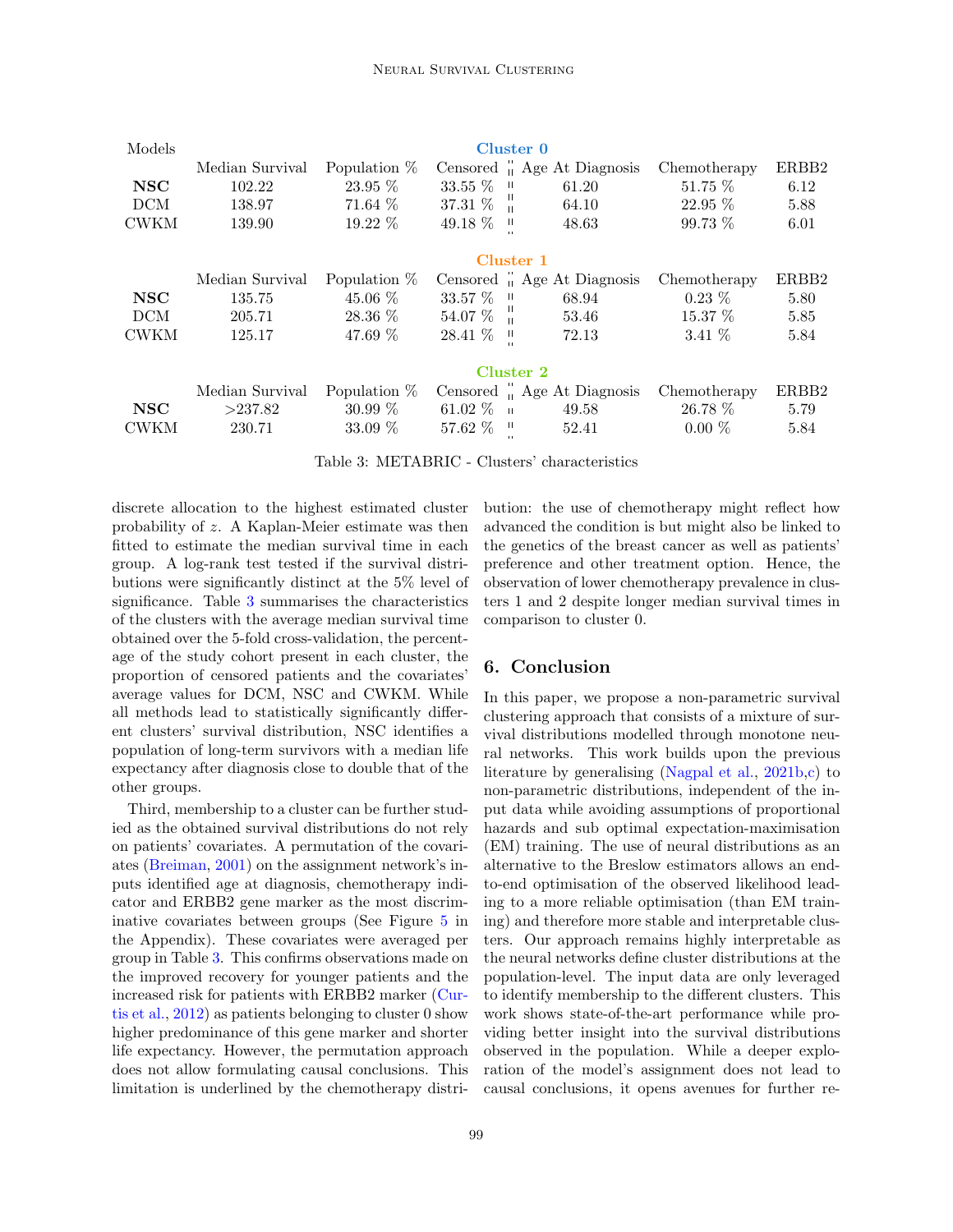search on potential risk factors. As future work, we aim to automatically discover the optimal number of components, left as a parameter tuning problem in this work.

# Institutional Review Board (IRB)

This research does not require IRB approval as it relies on publicly available datasets from studies previously approved.

# Acknowledgments

This work was supported by the UKRI Medical Research Council (MC UU 00002/5 and MC UU 00002/2).

# References

- <span id="page-8-9"></span>Eric Bair, Robert Tibshirani, and Todd Golub. Semisupervised methods to predict patient survival from gene expression data. PLoS biology, 2(4):e108, 2004.
- <span id="page-8-5"></span>Andreas Bender, David Rügamer, Fabian Scheipl, and Bernd Bischl. A general machine learning framework for survival analysis. Machine Learning and Knowledge Discovery in Databases - European Conference, ECML PKDD 2020, 12459:158–173, 02 2021.
- <span id="page-8-15"></span>Leo Breiman. Random forests. Machine learning, 45 (1):5–32, 2001.
- <span id="page-8-10"></span>Paidamoyo Chapfuwa, Chunyuan Li, Nikhil Mehta, Lawrence Carin, and Ricardo Henao. Survival cluster analysis. In Proceedings of the ACM Conference on Health, Inference, and Learning, pages 60–68, 2020.
- <span id="page-8-6"></span>Pawel Chilinski and Ricardo Silva. Neural likelihoods via cumulative distribution functions. In Conference on Uncertainty in Artificial Intelligence, pages 420–429. PMLR, 2020.
- <span id="page-8-7"></span>Francis S Collins and Harold Varmus. A new initiative on precision medicine. New England journal of medicine, 372(9):793–795, 2015.
- <span id="page-8-3"></span>David R Cox. Regression models and life-tables. Journal of the Royal Statistical Society: Series B (Methodological), 34(2):187–202, 1972.
- <span id="page-8-0"></span>Christina Curtis, Sohrab P Shah, Suet-Feung Chin, Gulisa Turashvili, Oscar M Rueda, Mark J Dunning, Doug Speed, Andy G Lynch, Shamith Samarajiwa, Yinyin Yuan, et al. The genomic and transcriptomic architecture of 2,000 breast tumours reveals novel subgroups. Nature, 486(7403):346–352, 2012.
- <span id="page-8-8"></span>Sheila Gaynor and Eric Bair. Identification of relevant subtypes via preweighted sparse clustering. Computational statistics  $\mathcal C$  data analysis, 116:139– 154, 2017.
- <span id="page-8-12"></span>Erika Graf, Claudia Schmoor, Willi Sauerbrei, and Martin Schumacher. Assessment and comparison of prognostic classification schemes for survival data. Statistics in medicine, 18(17-18):2529–2545, 1999.
- <span id="page-8-13"></span>Hung Hung and Chin-Tsang Chiang. Estimation methods for time-dependent auc models with survival data. Canadian Journal of Statistics, 38(1): 8–26, 2010.
- <span id="page-8-4"></span>Jared L Katzman, Uri Shaham, Alexander Cloninger, Jonathan Bates, Tingting Jiang, and Yuval Kluger. Deepsurv: personalized treatment recommender system using a cox proportional hazards deep neural network. BMC medical research methodology, 18(1):1–12, 2018.
- <span id="page-8-11"></span>Diederik P. Kingma and Jimmy Ba. Adam: A method for stochastic optimization. 3rd International Conference on Learning Representations, ICLR 2015, 2015.
- <span id="page-8-1"></span>William A Knaus, Frank E Harrell, Joanne Lynn, Lee Goldman, Russell S Phillips, Alfred F Connors, Neal V Dawson, William J Fulkerson, Robert M Califf, Norman Desbiens, et al. The support prognostic model: Objective estimates of survival for seriously ill hospitalized adults. Annals of internal medicine, 122(3):191–203, 1995.
- <span id="page-8-2"></span>Håvard Kvamme, Ørnulf Borgan, and Ida Scheel. Time-to-event prediction with neural networks and cox regression. Journal of Machine Learning Research, 20(129):1-30, 2019. URL [http://jmlr.](http://jmlr.org/papers/v20/18-424.html) [org/papers/v20/18-424.html](http://jmlr.org/papers/v20/18-424.html).
- <span id="page-8-14"></span>Bernhard Lang. Monotonic multi-layer perceptron networks as universal approximators. In International conference on artificial neural networks, pages 31–37. Springer, 2005.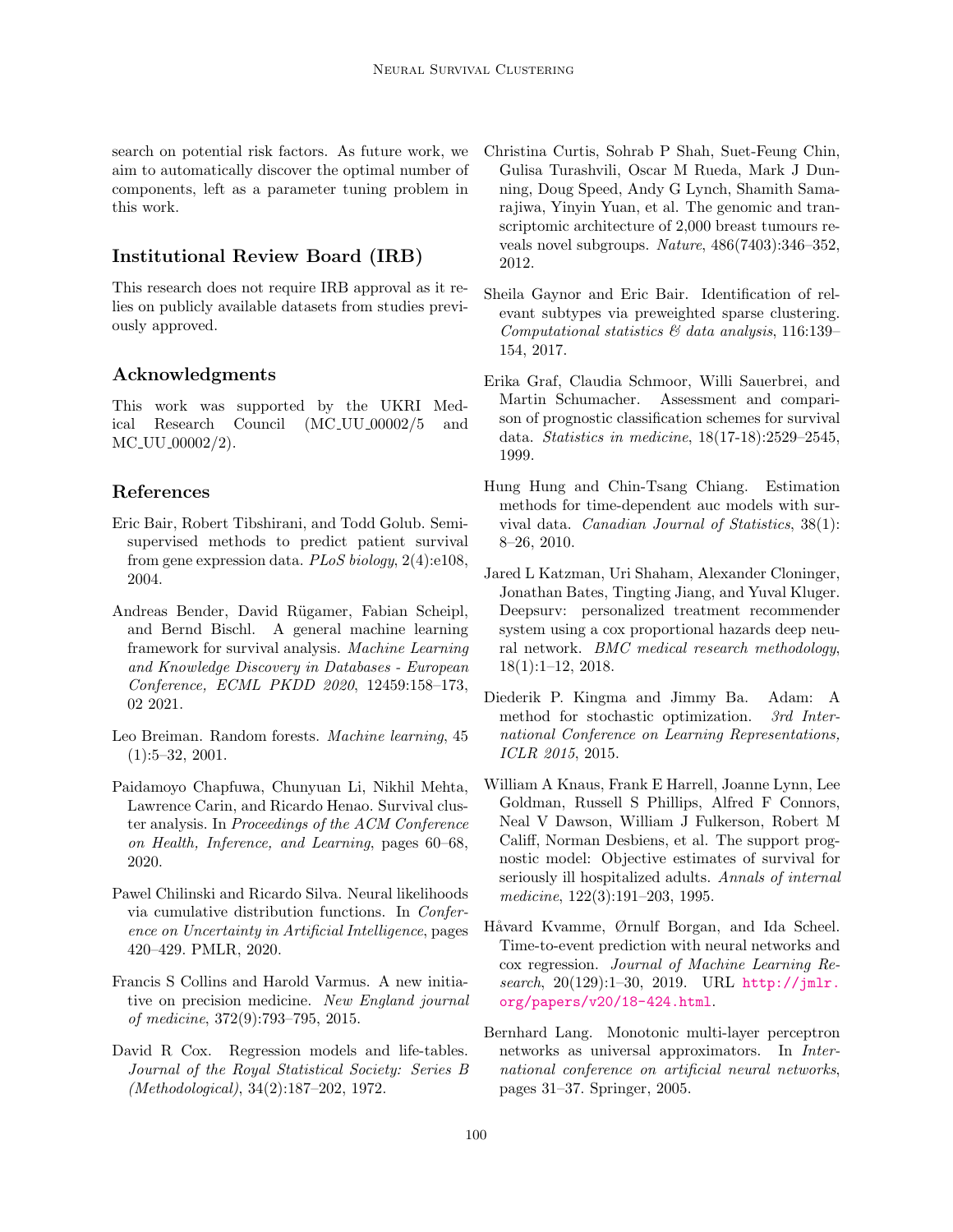- <span id="page-9-2"></span>Changhee Lee, William Zame, Jinsung Yoon, and Mihaela van der Schaar. Deephit: A deep learning approach to survival analysis with competing risks. In Proceedings of the AAAI Conference on Artificial Intelligence, volume 32, 2018.
- <span id="page-9-4"></span>Changhee Lee, William Zame, Ahmed Alaa, and Mihaela Schaar. Temporal quilting for survival analysis. In The 22nd international conference on artificial intelligence and statistics, pages 596–605. PMLR, 2019.
- <span id="page-9-12"></span>Silvia Liverani, Lucy Leigh, Irene L Hudson, and Julie E Byles. Clustering method for censored and collinear survival data. Computational Statistics, 36(1):35–60, 2021.
- <span id="page-9-13"></span>Laura Manduchi, Ričards Marcinkevičs, Michela C Massi, Thomas Weikert, Alexander Sauter, Verena Gotta, Timothy Müller, Flavio Vasella, Marian C Neidert, Marc Pfister, et al. A deep variational approach to clustering survival data. arXiv preprint arXiv:2106.05763, 2021.
- <span id="page-9-14"></span>Geoffrey J McLachlan and Thriyambakam Krishnan. The EM algorithm and extensions, volume 382. John Wiley & Sons, 2007.
- <span id="page-9-11"></span>S Chandra Mouli, Leonardo Teixeira, Jennifer Neville, and Bruno Ribeiro. Deep lifetime clustering. arXiv preprint arXiv:1910.00547, 2019.
- <span id="page-9-9"></span>Chirag Nagpal, Vincent Jeanselme, and Artur Dubrawski. Deep parametric time-to-event regression with time-varying covariates. In Russell Greiner, Neeraj Kumar, Thomas Alexander Gerds, and Mihaela van der Schaar, editors, Proceedings of AAAI Spring Symposium on Survival Prediction - Algorithms, Challenges, and Applications 2021, volume 146 of Proceedings of Machine Learning Research, pages 184–193. PMLR, 22–24 Mar 2021a. URL [http://proceedings.mlr.press/](http://proceedings.mlr.press/v146/nagpal21a.html) [v146/nagpal21a.html](http://proceedings.mlr.press/v146/nagpal21a.html).
- <span id="page-9-1"></span>Chirag Nagpal, Xinyu Li, and Artur Dubrawski. Deep survival machines: Fully parametric survival regression and representation learning for censored data with competing risks. IEEE Journal of Biomedical and Health Informatics, 2021b.
- <span id="page-9-0"></span>Chirag Nagpal, Steve Yadlowsky, Negar Rostamzadeh, and Katherine Heller. Deep cox mixtures for survival regression. Machine Learning for Healthcare Conference, 2021c.
- <span id="page-9-7"></span>Takahiro Omi, Kazuyuki Aihara, et al. Fully neural network based model for general temporal point processes. In Advances in Neural Information Processing Systems, pages 2122–2132, 2019.
- <span id="page-9-5"></span>Denise Rava and Jelena Bradic. Deephazard: neural network for time-varying risks. *arXiv preprint* arXiv:2007.13218, 2020.
- <span id="page-9-8"></span>David Rindt, Robert Hu, David Steinsaltz, and Dino Sejdinovic. Time-to-event regression using partially monotonic neural networks. arXiv preprint arXiv:2103.14755, 2021.
- <span id="page-9-3"></span>Donald M Stablein, Walter H Carter Jr, and Joel W Novak. Analysis of survival data with nonproportional hazard functions. Controlled clinical trials, 2(2):149–159, 1981.
- <span id="page-9-6"></span>Weijing Tang, Jiaqi Ma, Qiaozhu Mei, and Ji Zhu. Soden: A scalable continuous-time survival model through ordinary differential equation networks. arXiv preprint arXiv:2008.08637, 2020.
- <span id="page-9-15"></span>Ping Wang, Yan Li, and Chandan K Reddy. Machine learning for survival analysis: A survey. ACM Computing Surveys (CSUR), 51(6):1–36, 2019.
- <span id="page-9-10"></span>Eryu Xia, Xin Du, Jing Mei, Wen Sun, Suijun Tong, Zhiqing Kang, Jian Sheng, Jian Li, Changsheng Ma, Jianzeng Dong, et al. Outcome-driven clustering of acute coronary syndrome patients using multi-task neural network with attention. In Med-Info, pages 457–461, 2019.